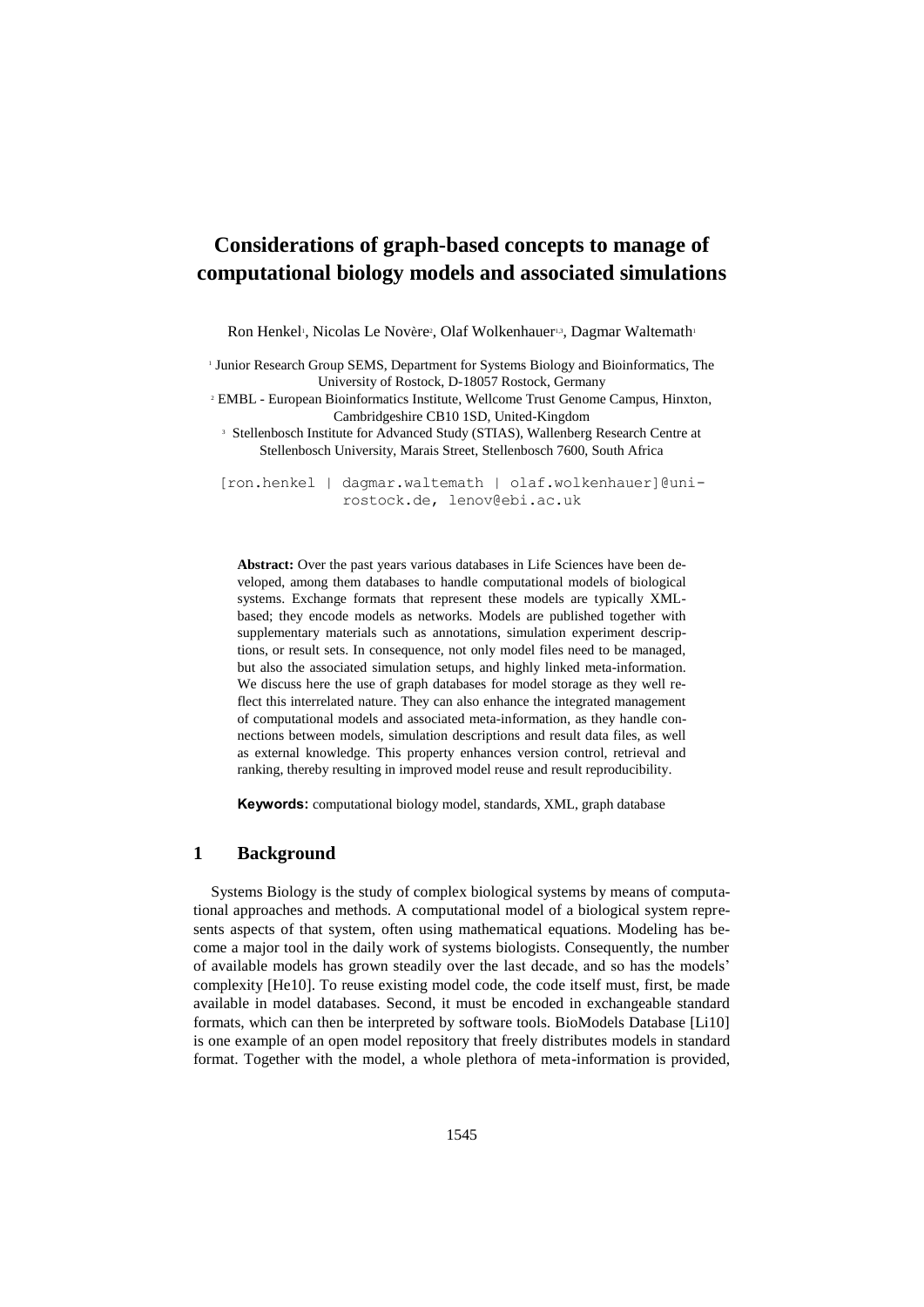including the reference publication, the model authors, the semantics of the encoded entities, the model curation state, the underlying mathematics, or the graphical representation of the model in a network structure. One particularly important type of meta-data are annotations which provide links from model entities into bio-ontologies [BS06] (e.g., Gene Ontology, GO [As00]). The model code is typically encoded in socalled model representation formats. Frequently used formats are all XML-based; examples are the Systems Biology Markup Language (SBML [Hu10]), CellML [Cu03], or NeuroML [Gl10]. These formats encode in the XML structure the necessary information to rebuild the model structure and underlying mechanisms in a software environment, e.g. for simulation studies. One distributor of SBML models is BioModels Database which currently contains 421 curated models and several thousands of automatically generated pathway models; the majority of models are concerned with signal transduction and metabolic processes<sup>1</sup>. Current model databases consider model code as a unitary entity while model meta-data and meta-information are extracted from the model code and being stored separately, as are supplementary materials. For example, changes in the model code are tracked by a version control system outside the databases (e.g., using SVN or Mercurial). We would here like to point out that this procedure cannot guarantee consistency for files associated to a model. In particular, changes applied to the model are often unnoticed, and their consequences on other files (e.g., linked models or simulation setups reusing the code) are not foreseeable. On the contrary, managing the model files in a database would allow for flexible linkage of files that depend on the model code or on each other (e.g., different versions of a model). Current databases also build on relational storage approaches. This architectural choice dates back to times when standardization only began and model files were not yet associated with such a rich set of meta-data. Since then the databases have grown and functionalities have been extended, but few systems' architectures have been revised. The great amount of meta-information associated with today's models, and the fact that models represent network structures led us to argue for a graph-based storage solution integrated in a model management system rather than a relational approach. NoSQL approaches together with semantic web applications already gained popularity in Life Sciences [Sp11], e.g. Key-Value Stores, BigTable (based on the Google File System [GGL03]), document databases, or graph databases [AG08]. A network-structural approach to data storage has been successfully applied in projects like  $Bio4J^2$ , a graph-based database for bio-ontologies (e.g., Uniprot or GO). We will here focus on the graph database Neo4J [Vi10]. It is based on the concept of describing data in terms of nodes, relations and attributes. Nodes are connected via directed relations of certain types. Both, nodes and relations can then hold attributes. The Neo4J architecture follows the fundamental properties of databases, i.e. the ACID principles (atomicity, consistency, isolation, durability).

Among other entities, an SBML-encoded model often represents a biological system as a collection of inter-related compartments, species and reactions: A compartment is a bounded space that can contain species; a species is contained in a com-

-

<sup>1</sup> http://www.ebi.ac.uk/biomodels-main/

<sup>2</sup> http://www.bio4j.com/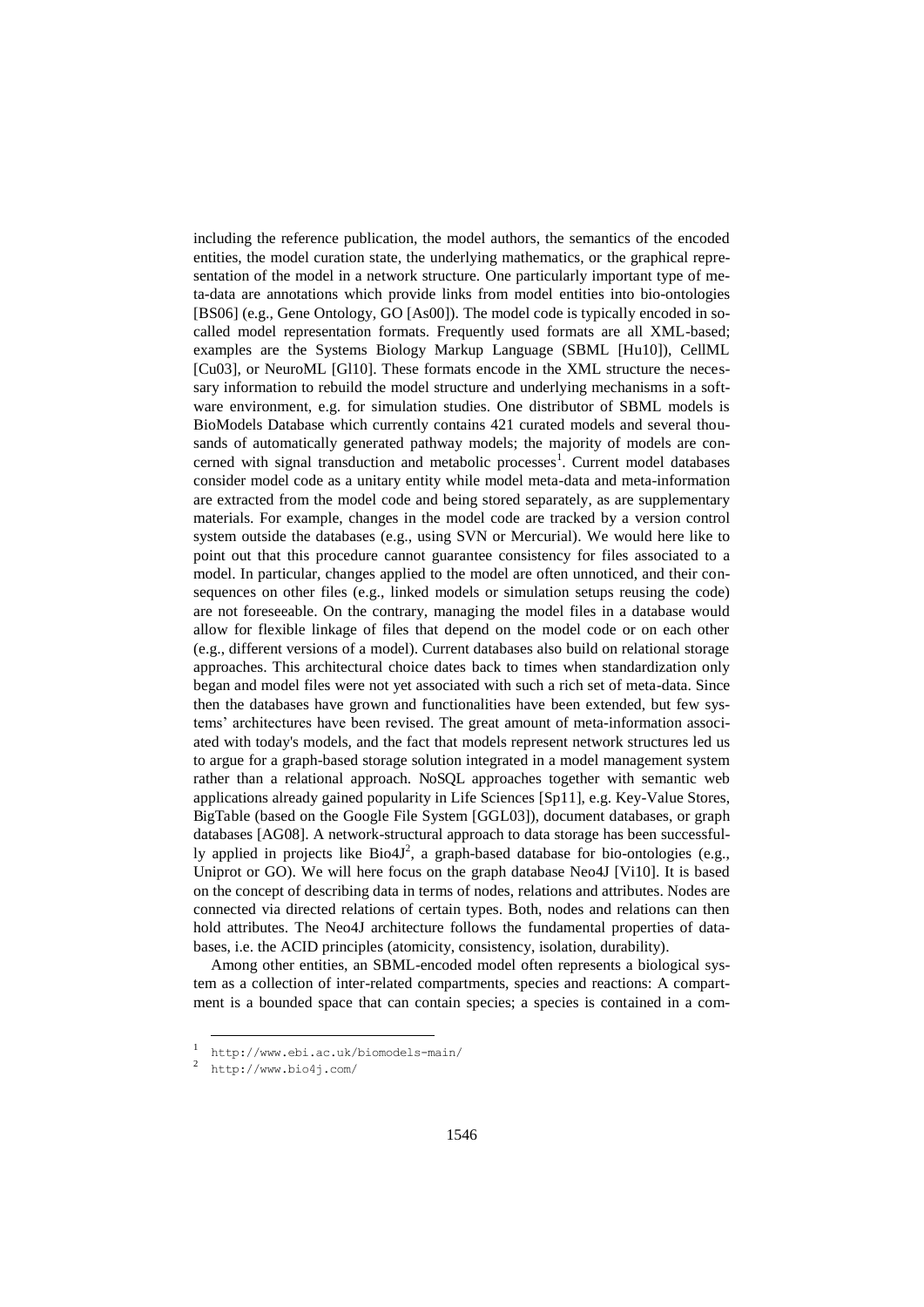partment and takes part in a reaction; a reaction has reactants, products and modifiers (e.g., to model enzymatic reactions); all are represented by species. The result is a reaction network. In the case of SBML, annotations are linked using RDF [La98]. The RDF triplet relates a model constituent to an entry of an ontology or controlled vocabulary. In consequence, the link between a model constituent and its corresponding entries in ontologies also represent part of the network spanned by the model. Finally, the entries in the ontologies are interconnected thus forming a network themselves. The consequential question is: If SBML models encode networks - why do not we store them as graphs rather than using a relational approach?

### **2 Storage concept**

 We will elucidate the storage approach with an example toy model representing the well-known Michaelis Menten kinetics for the formation of an enzyme-substrate complex. For reasons of simplification, we will not model the ES complex but go directly from  $E + S$  to  $E + P$  instead (while adapting the ratio). To encode this model in SBML, we define three species  $(E, S \text{ and } P)$  and one reaction  $(R)$ . All entities are being defined in a bounded space, a compartment C. In the reaction R, species E acts as a modifier, species S acts as a reactant and species P acts as a product. The SBML code for the above kinetics is given in Figure 1. In a complete example, all defined model entities should be annotated, for example, with entries from the Systems Biology Ontology for terms commonly used in computational modeling [Co11], or GO. Finally, for the model itself, the authors and the reference publication should be defined through further annotation (not shown in the figure).

#### **2.1 A graph-based approach to storing computational biology models**

We suggest here to store SBML-encoded models in a graph-based database. The entry point for each model is the document node containing the information about the SBML schema level and version and the upload time and date. The model is then linked to a document node by a directed relation hasModel. In return, from the model node a directed relation belongsTo is set. The model node also serves as an "anchor" for following entities, ensuring easy traversal upwards from any point of the stored models. In obeying the hierarchical SBML structure, all further nodes are connected upwards with a belongsTo relation to their corresponding parent node. The model node stores the model name and id. It is possible to attach to it annotations like creators or publications. Part of the representation of the Michaelis-Menten model from above in Neo4J is shown in Figure 2 (left). The figure also shows the compartment node (with id and name) and its relation to the model node (hasCompartment); the three species nodes (P, S, E); and their relation to the model node (hasSpecies); and finally the information on species location in compartments  $(i$ sContainedIn, contains). In a next step the reaction node is added and connected to the model node. For each reaction, species roles are defined as modifiers,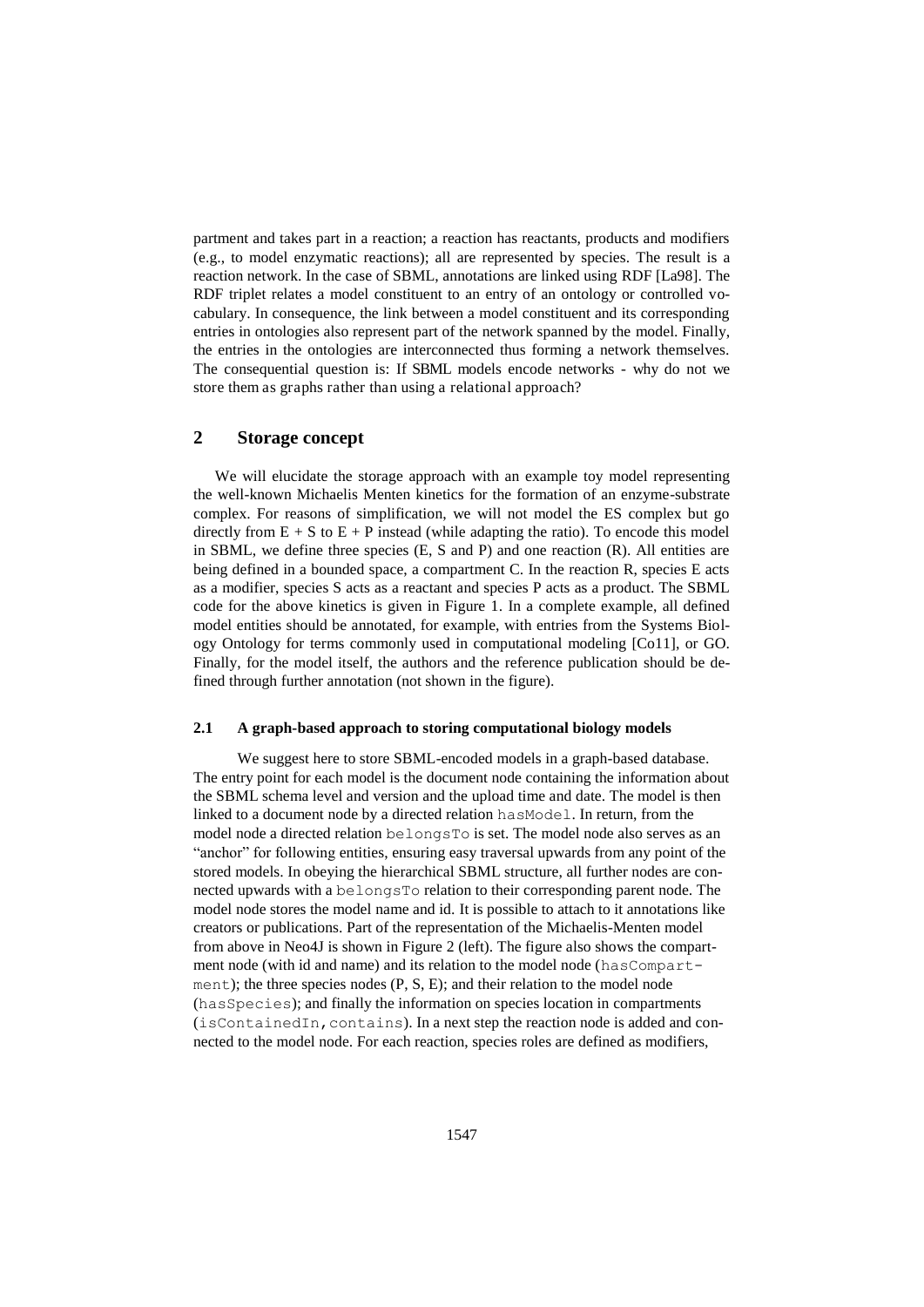```
<?xml version="1.0" encoding="UTF-8"?><br><sbml xmlns="http://www.sbml.org/sbml/level1" level="1" version="1">
  <model name="Michaelis_Menten_kinetics">
     <listOfCompartments>
        <compartment name="compartment" volume="1"/>
      :/list0fCompartments>
     distOfSneries</recordspected>>></recordspected>>></represent="compartment" initialAmount="1" boundaryCondition="true"</represent="true"</represent="true"/></represent="true"/></represent="true"/></represent="true"/></represent="true"/t
       species name="P" compartment="compartment" initialAmount="0.001"
boundaryCondition="false"/>
         .<br>species name="P" compartment="compartment" initialAmount="0" boundaryCondition="true"/>
      </list0fSpecies>
     <listOfReactions>
       <reaction name="R" reversible="false">
          <listOfReactants>
             <speciesReference species="S" stoichiometry="1"/>
          </listOfReactants>
          <list0fProduc
            <speciesReference species="P" stoichiometry="1"/>
          </list0fPro
         <list0fModifiers>
             <species
                         ference species="E" stoichiometry="1" />
          </list0fModifiers>
       [...]<br></reaction>
    [...]<br></listOfReactions>
       del>
\le/sbml>
```
**Fig. 1.** SBML code snippet showing the encoding of the Michaelis-Menten kinetics3: Enzyme (E) and substrate (S) form a complex (ES) resulting in enzyme and product.

reactants, or products (e.g., is/hasProduct, is/hasModifier). The same species may take part in different reactions with different roles. The extraction of model entities is resumed analogously with encoded parameters, events and other SBML concepts. The model entities may be further characterized by external knowledge to describe the underlying biology. SBML uses RDF triples, where each subject is an entity of interest; each predicate qualifies the relation to the external piece of knowledge (e.g., is, hasPart); and each object is a URI pointing to that piece of knowledge. This relation between entity and URI is also mapped to the database. Existing URIs are connected to the entity, for new URIs a node is created and linked. The same procedure holds for model creators and publication references: The corresponding nodes are only created if not yet contained in the database. Taken together, the sum of extracted information provides a detailed representation of the models' network structure and all annotations.

## **2.2 Integration of Simulation Setups**

Recent works on model management, discussions in meetings and repeated calls for model reuse showed the importance of thorough management systems for computational models of biological systems. However, SBML is a format to encode the model structure. It does not, and did not intend to, cover concepts for the simulation experimental setups associated with a model. To address this need, another XML-based standard format has more recently been, called the Simulation Experiment Description Markup Language (SED-ML, [Wa11a]). SED-ML files contain pointers to one or more models, together with information how to treat a model to see a desired result.

-

<sup>3</sup> adapted from http://www.gepasi.org/HMM.xml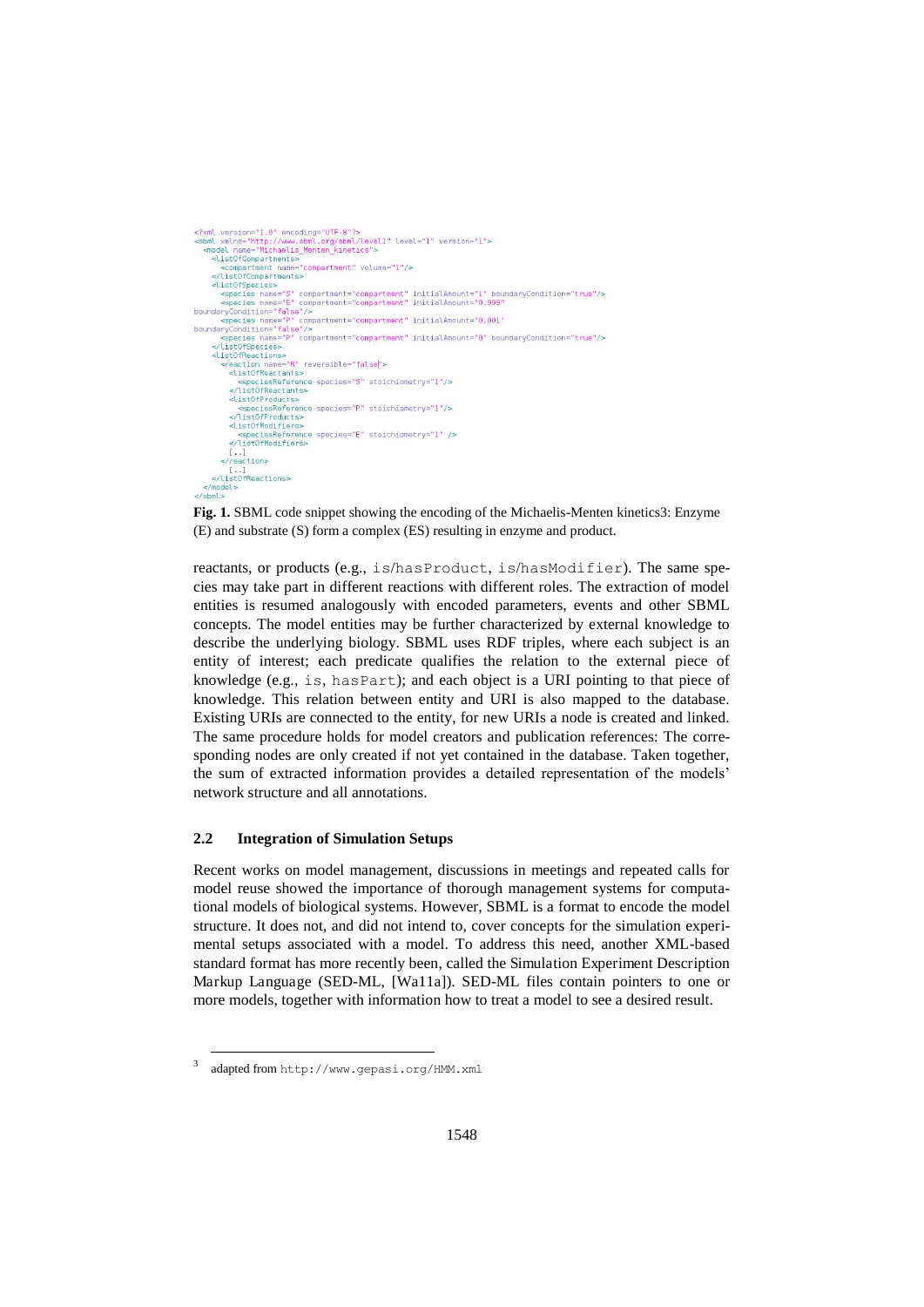

**Fig. 2.** Simplified view on a model representation in the Neo4J database. **Left:** The entry point is the Document node which is always related to one model. The model itself is then connected to different reactions (red), species (green) and compartments (brown) with specified relations (e.g., hasSpecies). For relations between species and reactions the roles isReactant, is-Product and isModifier are used. The links to ontology entries (blue) are also represented (e.g., isVersionOf uniprot:P07101). **Right:** Linking a SED-ML file to the model.

Efforts to encode the result data in standard format are ongoing, for example the Numerical Markup Language (NuML<sup>4</sup>). Considering the progress on simulation experiment encoding, we believe that a "model database" should not only encompass models but rather "models with associated simulation setups and result data". Only experimental setups together with a model make the model immediately reusable, and thereby enhance its usefulness. SED-ML files encode valuable information about links (URIs) to the models that the experiment runs on; changes applied to these models before simulation; the types of experiments that have been run; the simulation algorithm that has been used (through linking to the Kinetic Simulation Algorithm Ontology (KiSAO, [Co11]); and the output that was of interest and how it was generated. All the information needs to be stored in a way that it can be made explicitly available to the user; consequently it must be searchable, retrievable and viewable. To address the maintenance problem, we have recently launched a project called the Simulation Experiment Management System (SEMS<sup>5</sup>). It aims at developing an information management infrastructure for simulation experimental setups. As SED-ML is XML, we intend to reuse the approaches that we have developed for SBML model storage; in a first step, we integrate SED-ML files with the model data we already have in Neo4J. Most important in our opinion is the linkage of SED-ML files to model files, and later on result data: Explicit relations will be built in the graph database to link from a simulation task to the model used in that task (Figure 2, right), allowing us to link arbitrary numbers of models to arbitrary numbers of simulation setups. SED-ML furthermore stores all information on model updates prior to simulation, leading

-

<sup>4</sup> http://code.google.com/p/numl/

<sup>5</sup> http://www.sbi.uni-rostock.de/sems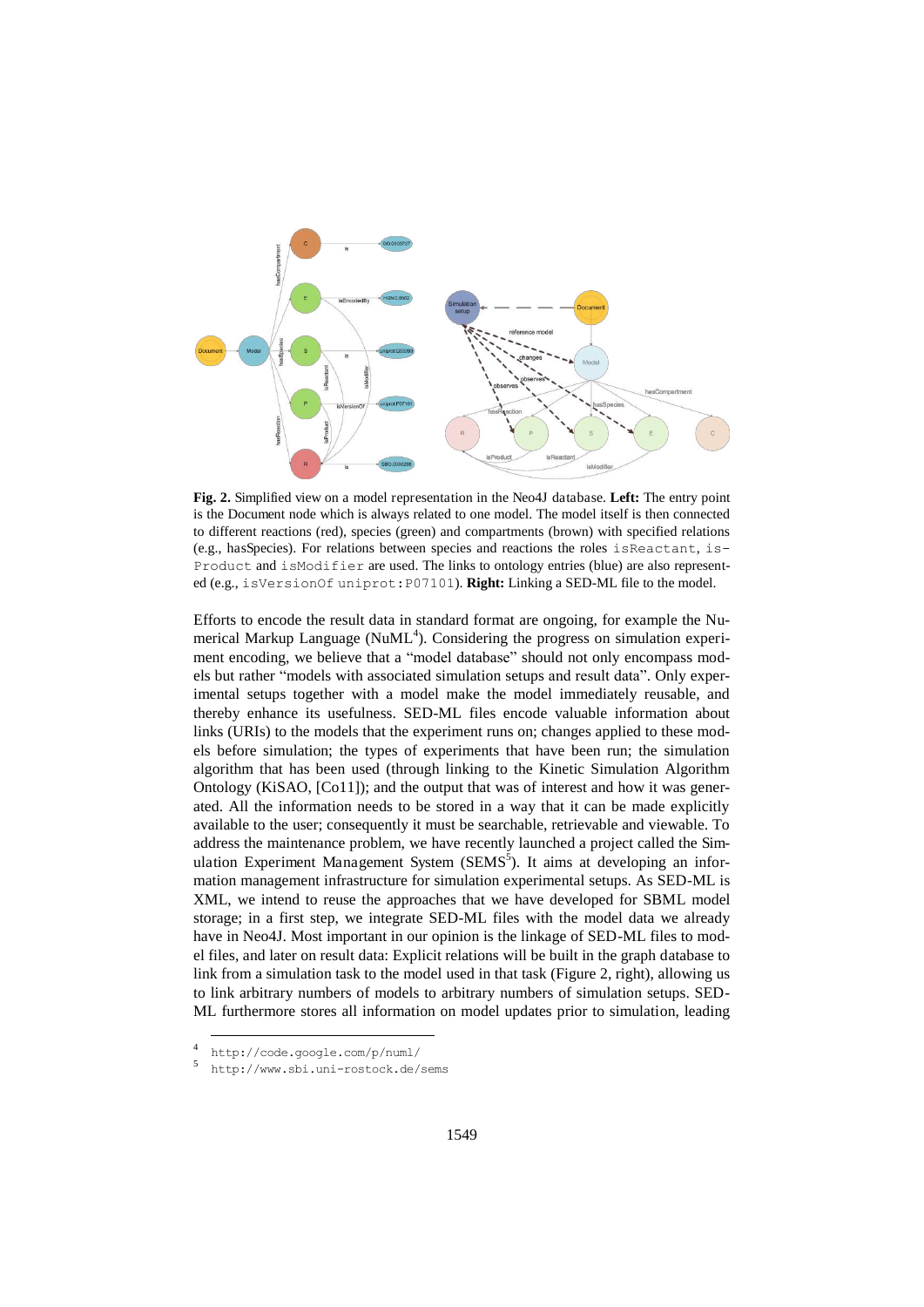to multiple descriptions applicable to one model. On the other hand, to compare results from several models, a SED-ML file may use more than one model to generate a particular output. A model, when published in a journal, should be able to reproduce all results shown in the figures of the article. More often than not, the model as, for example, available from BioModels Database, is capable of reproducing one particular figure with the structure provided in the model and with the initial conditions given. In order to reproduce the remaining figures, it is then necessary to change these conditions, e.g., to update concentrations of particular model entities. Relating simulation setups and models then allows linking n models and its entities to m experimental setups.

## **3 Discussion and Future Work**

We have in this work discussed why a graph database is more suitable to represent the network structure in SBML models and associated simulation setups than is a relational approach. Compared to a relational storage approach (e.g., [Wa11b]) the graphbased approach does not demand the construction of many-to-many tables to establish the multiple relations between models constituents which then result in various join operations to re-construct a model from a retrieved model constituent. Contrarily, the concept of attributed nodes and relations allows for an easy and intuitive way to store models and associated meta-information. Another alternative to graph-based storage may be a document oriented storage approach, e.g. XML databases. However, we do not aim at keeping the exact hierarchical structure and format of the XML file, but rather focus on the biological network structure and its linkage to associated SED-ML files. A different approach is taken when transforming SBML and related formats into OWL [Li09] or RDF [Ho11]. Here, transformed models are stored in triple stores and accessed, for example, through SPARQL. Again, this approach does not allow easy integration of SED-ML files – a task that is particularly important for model storage.

In graph databases, even for a big number of models it is still possible to efficiently inter-relate models through common annotations, publications and persons. Finally, the graph database does not need to be adapted with every change in the underlying XML schemata, as would a relational database. We envision adding further model exchange formats other than SBML in the future. CellML, for example, has a similar structure that can be mapped to the database. The introduced storage approach will furthermore allow us to extend our current search approach to cover structure-based search in the future, which has not been possible in our recent ranked retrieval approach implemented in the demo search of BioModels Database [He10].

The integrated storage of models and their simulation setups for the first time enables search for suitable simulation experiments. As of now, no database provides a mechanism to store models together with their simulation setups. We have recently exemplified that the provision of simulation setups in SED-ML format is possible, for example as a meta-information to the models stored in BioModels Database. However, no system exists that associates the SED-ML file to more than one model file, thereby providing cross-linking to other models that might also have been used in the simula